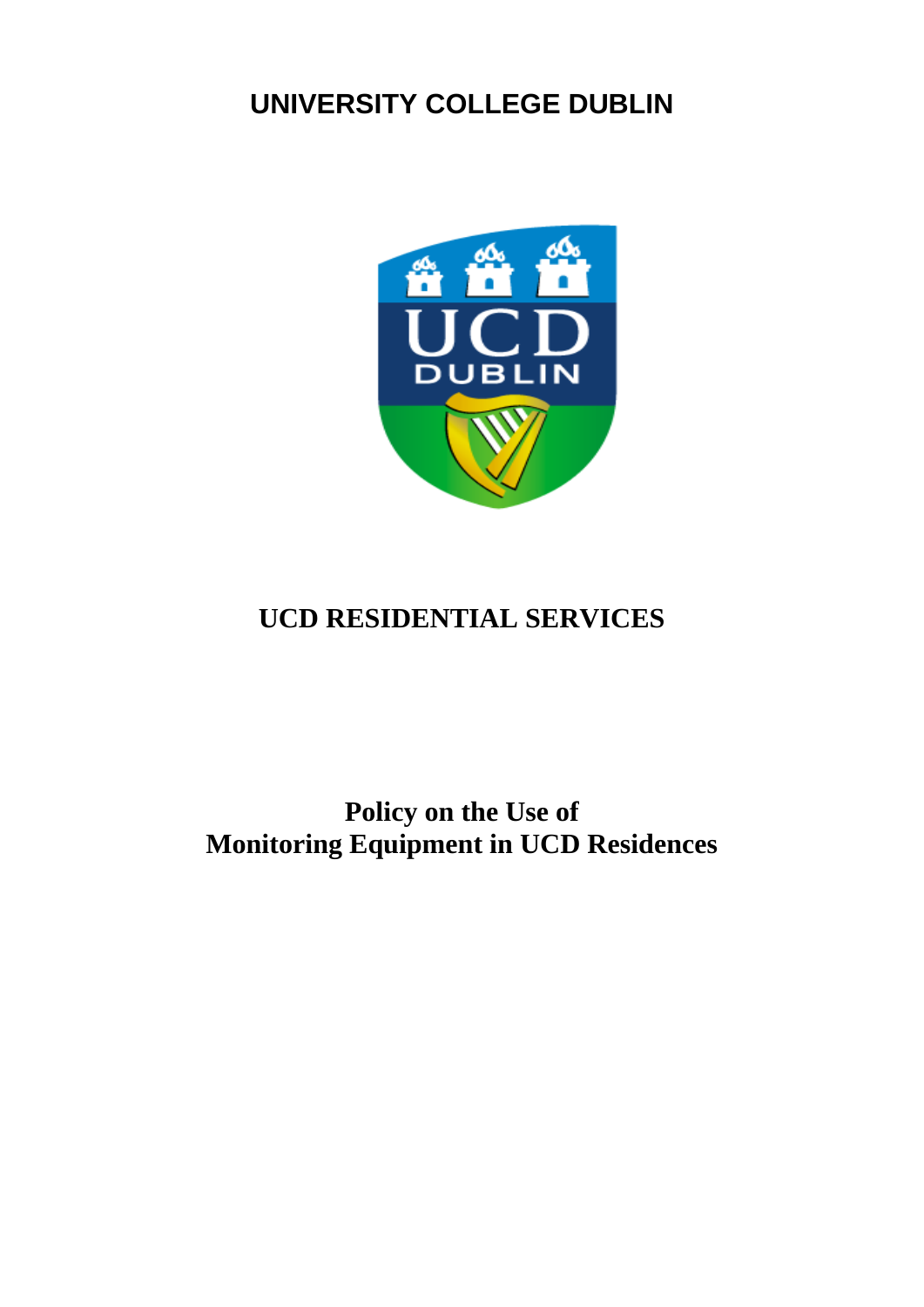### **Introduction**

As part of the development of a safe and secure environment for students to live in and staff to work in, UCD Residences has monitoring equipment available to its team and service providers to document incidents and breaches of rules where deemed necessary.

This policy outlines the guidelines of use.

### **Background**

Following on from a serious incident in the Residences in 2009 / 2010 a review was undertaken to:

- Identify best practice in managing incidents and breaches of rules
- Confirm requirements and formats needed for recording and reporting of incidents and breaches of rules
- Provide staff, service providers and student Residential Assistants equipment that would allow them to carry out their duties in a safe environment and provide supporting documentation to written reports of incidents

## **The Review**

The review was undertaken during and towards the end of 2009 / 2010. It included:

- Debriefing sessions with Residential Assistants
- Feedback from the staff and the main University security service provider
- A security walk through with the Gardai
- Focus Groups with Residents on security including the use of CCTV and monitoring equipment
- Discussions with the SU

The review identified many areas that could be addressed including the use of personal monitoring equipment by members of the UCD Residences team when dealing with serious incidents, breaches of rules, and potentially dangerous situations.

Following on from lengthy consultation on the use of monitoring equipment, established and in use by the Universities Security contractors from the commencement of their contract, it was decided to ensure that there was a structure to manage the use of it within the residences, and to make it available to the Residential Services team. This has been included in the License to Reside since 2010 / 2011.

#### **Guiding Principles**

To provide a tool that would be used only when required or deemed necessary by a member of the UCD Residences Team, under strict guidelines, to ensure accurate and fair monitoring of incidents or breaches of rules that are serious, potentially dangerous, or which may require documentation for further action.